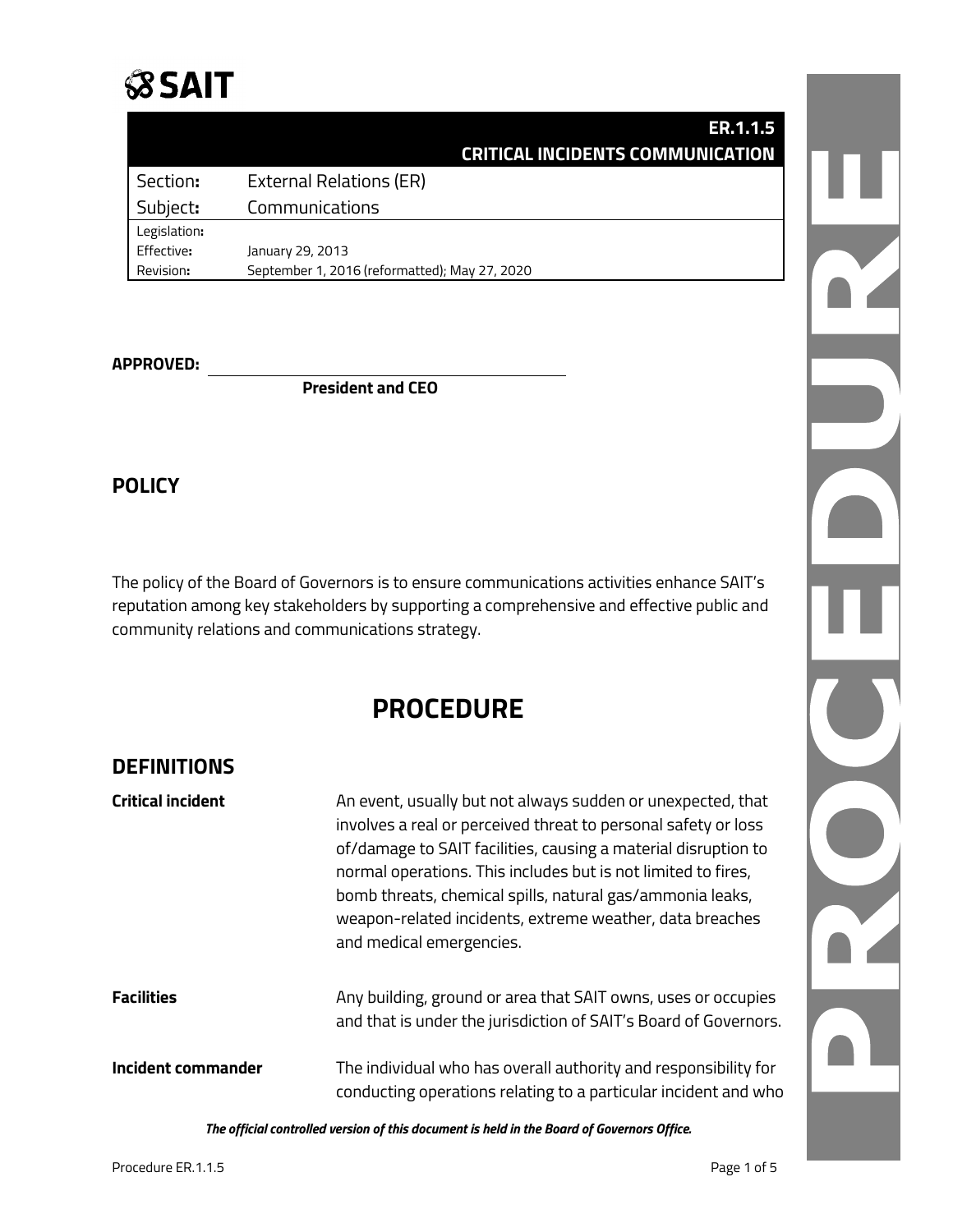

is responsible for the management of all incident operations at the incident site, including developing strategies and tactics and ordering and releasing resources.

**SAIT campus** SAIT's main campus and all satellite campuses.

#### **GOVERNING PRINCIPLES**

- 1. Effective communications are a critical component of SAIT's Emergency Response Plan, allowing SAIT to respond to and recover from any critical incident.
- 2. SAIT critical incident communications will:
	- a) Align with SAIT emergency operations.
	- b) Be integrated with the Incident Command Systems of SAIT and police, fire and emergency medical services ("Emergency First Responders").
	- c) Establish clear roles and responsibilities.
	- d) Feature multiple communication strategies and intentional redundancies to address on-campus and off-campus stakeholders, or segments thereof, in the event of a crisis.
- 3. The Communications department will focus on providing timely instruction that encourages safe behavior, generates information that assists the operational response and protects SAIT's reputation.
- 4. Communications will consider the implications for ongoing SAIT campus operations; SAIT's numerous campus locations; the unique circumstances of those in residence; the constant presence of SAIT campus visitors, suppliers and contractors; the interests of key partners and supporters (for example, industry panels and donors), the Board of Governors, parents of students, alumni, the SAIT Students' Association, the provincial and municipal government, post-secondary peers and communities neighboring SAIT.
- 5. Communications will acknowledge the important role media can play in assisting an effective response. During any critical incident, the sole media spokesperson for SAIT is SAIT's president and CEO, unless otherwise assigned by the president and CEO or designate. SAIT employees and board members who are contacted by the media should direct the media to Communications.

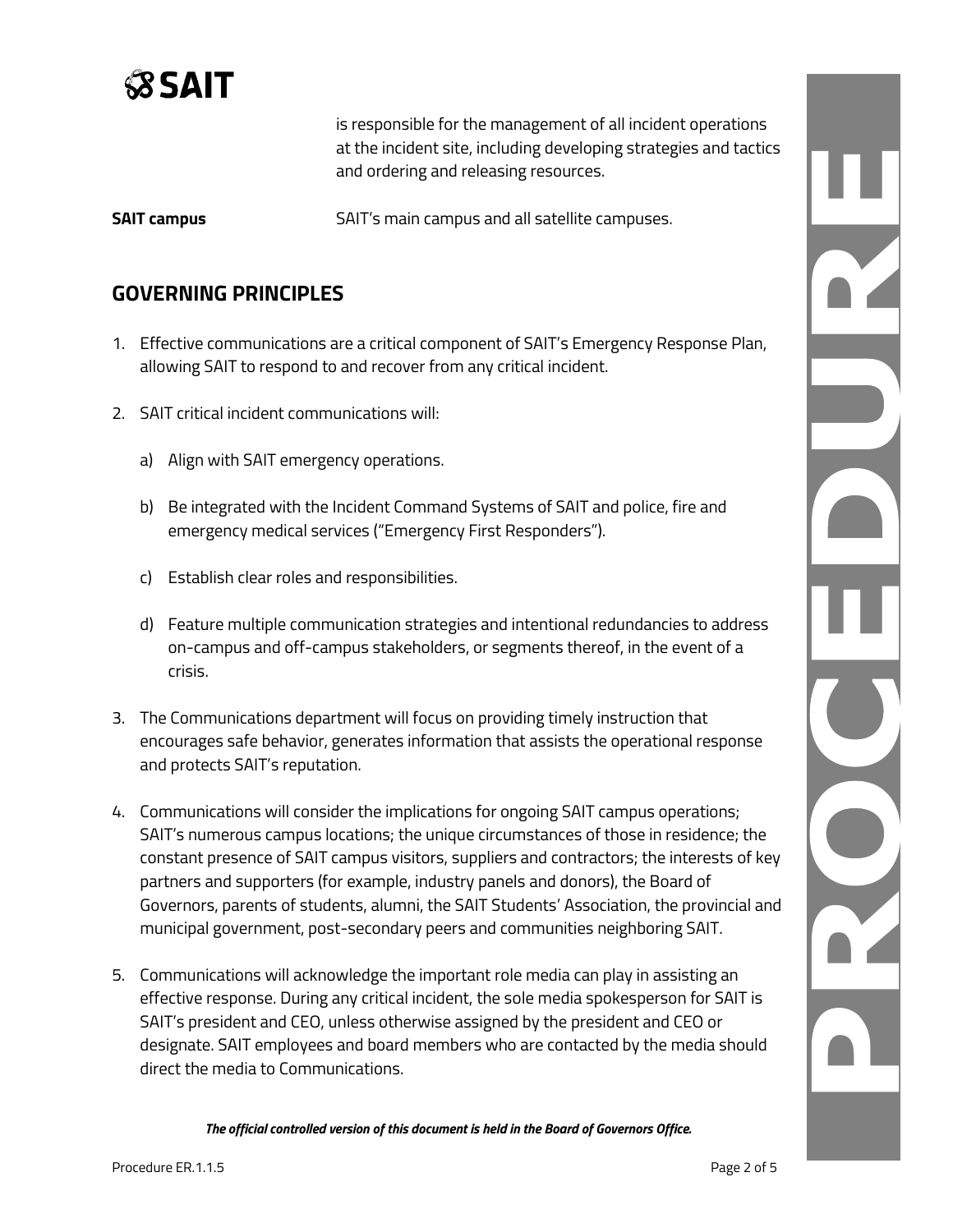

#### **PROCEDURE**

- 1. If, in the judgment of SAIT's manager of Security and Emergency Management Services or delegate an incident occurs on the SAIT campus that cannot be dealt with effectively through regular channels or other specified procedures, the matter will be referred to the incident commander or designate to activate SAIT's critical incident response.
- 2. The incident commander will notify and brief the communications lead or designate according to critical incident protocols to determine the initial communications strategy, including whether or not to communicate internally and externally, and if so, specifically to whom, the messaging, the communication tactics, spokesperson(s) and timing.
- 3. All communication actions are subject to the incident commander's approval; they will be executed and tracked by Communications.
- 4. In accordance with critical incident protocols, the incident commander will also notify and brief the following individuals:
	- a) The CFO and vice president, corporate services, to inform that individual of the incident and status of the response.
	- b) Health, Safety and Environment lead, to discuss potential safety and regulatory issues and identify required action.
	- c) Management Council liaison, to inform that individual of the status of the response and to gain awareness of potential academic operational implications that may affect emergency response plans.
	- d) Government Relations lead, if deemed necessary, to inform that individual of the status of the response, in order for that individual to liaise with the government as required.
- 5. The CFO and vice president, corporate services will inform the president and CEO and other vice presidents of the incident and the status of the response.
- 6. The president and CEO will inform the chair of SAIT's Board of Governors of the incident and the status of the response.
- 7. The communications lead will:

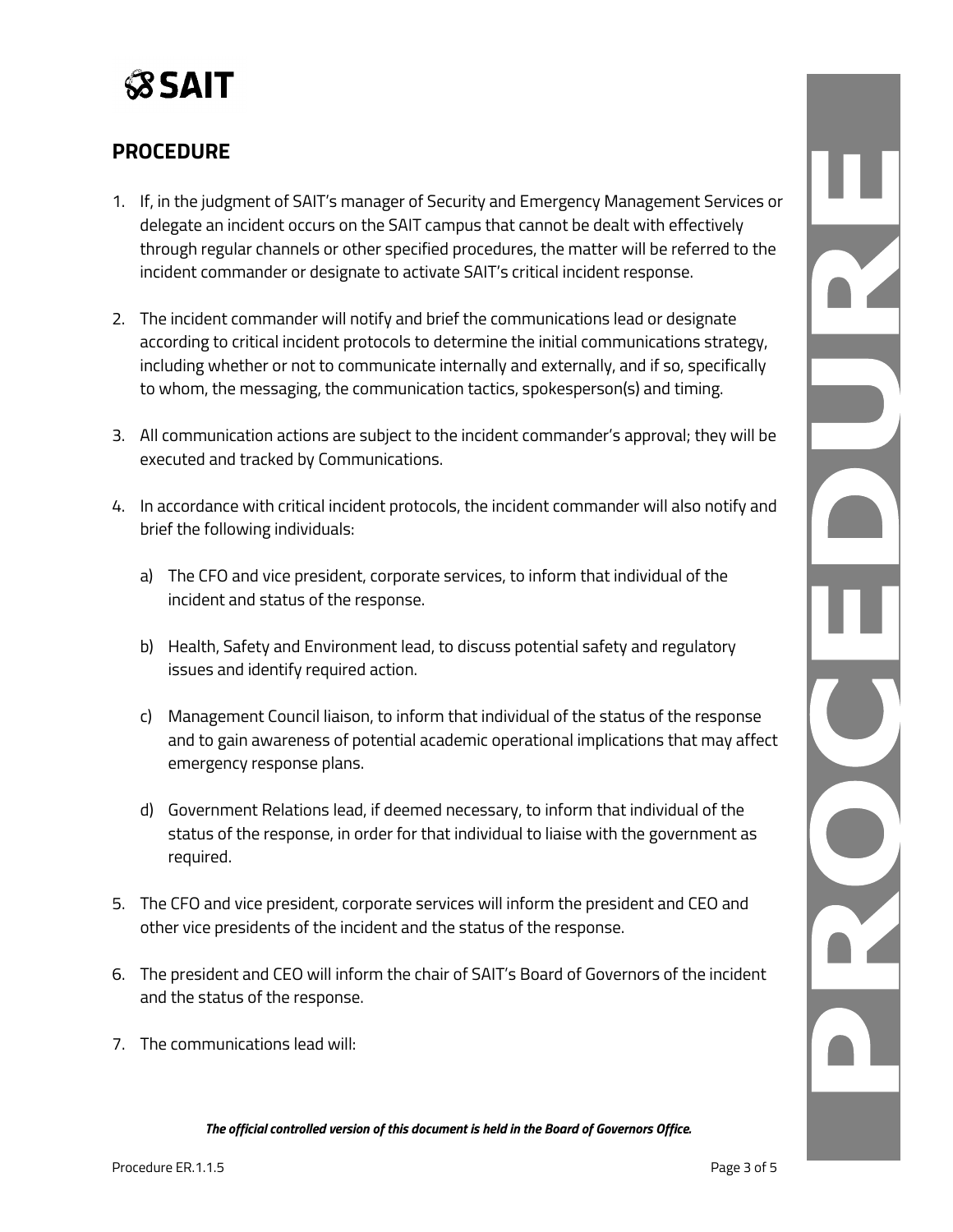# **SSAIT**

- a) Activate the Emergency Communications Team to the level deemed appropriate considering the potential for escalation of events and the anticipated resource requirements.
- b) Report directly to SAIT's incident commander as a member of SAIT's Emergency Response Team (ERT), providing ongoing counsel regarding suggested internal and external communication tactics based on the status of the response and feedback generated through audience monitoring (including mainstream and social media). The communications lead will execute and track all communication tactics and messaging that the incident commander has approved.
- c) If any of the Emergency First Responders are activated in the course of the response, SAIT's communications lead (and SAIT's Emergency Communications Team) will assume the role of support to the Emergency First Responders communications lead. In this situation, working with SAIT's incident commander, the SAIT communications lead will continue to ensure that SAIT's interests are represented and that timely communication is maintained with all SAIT audiences.
- d) At the conclusion of any response, as deemed by the incident commander, the SAIT communications lead will ensure an 'all clear' is communicated to all SAIT audiences.
- 8. In the aftermath of an incident, the communications lead will:
	- a) Contribute to the debrief and the incident commander's report.
	- b) As appropriate, distribute a briefing document of the incident (prepared in consultation with the incident commander) to the Board of Governors, senior executive, and Management Council.
- 9. When not responding to an incident, the communications lead will:
	- a) Conduct regular rehearsals and simulations to ensure readiness of SAIT's emergency communications personnel, communication vehicles and processes.
	- b) Initiate and support campus-wide initiatives contributing to SAIT's preparation, recovery, mitigation and prevention of critical incidents.
	- c) Proactively identify and execute continuous improvements to incident response communications.